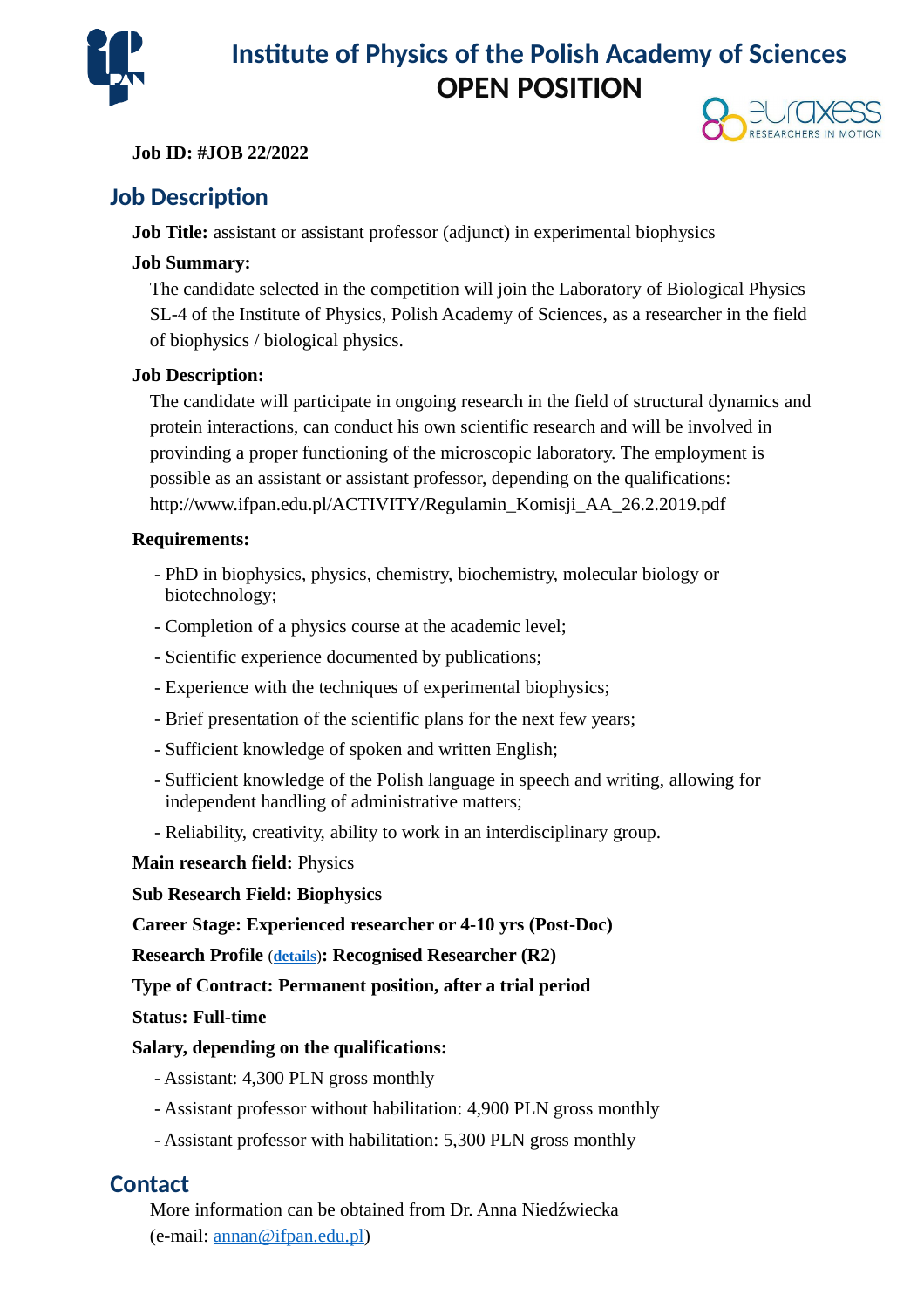<http://www.ifpan.edu.pl/SL-4/index.php?group=niedzwiecka>

## **Application details**

**Application deadline:** June 30th, 2022 Later applications will not be considered.

#### **Required materials:**

- Curriculum Vitae
- List of publications
- Motivation letter
- Contact data (e-mail) to at least two potential referees.
- If applicable documents confirming scientific stays in foreign institutions (foreign relative to the country of your doctoral degree).
- Consent to process your personal data (expressed on the form attached to this announcement)

• Certificate of obtaining a doctorate issued by an institution recognised in Poland. In the case of institutions not recognised in Poland, the doctorate will have to be nostrified before employment.

**•** Copy of other documents confirming the completion of the physics course at the academic level (e.g. from undergraduate studies)

All materials should be submitted in electronic form to the address: [rekrutacja@ifpan.edu.pl](mailto:rekrutacja@ifpan.edu.pl) with Job ID in the subject.